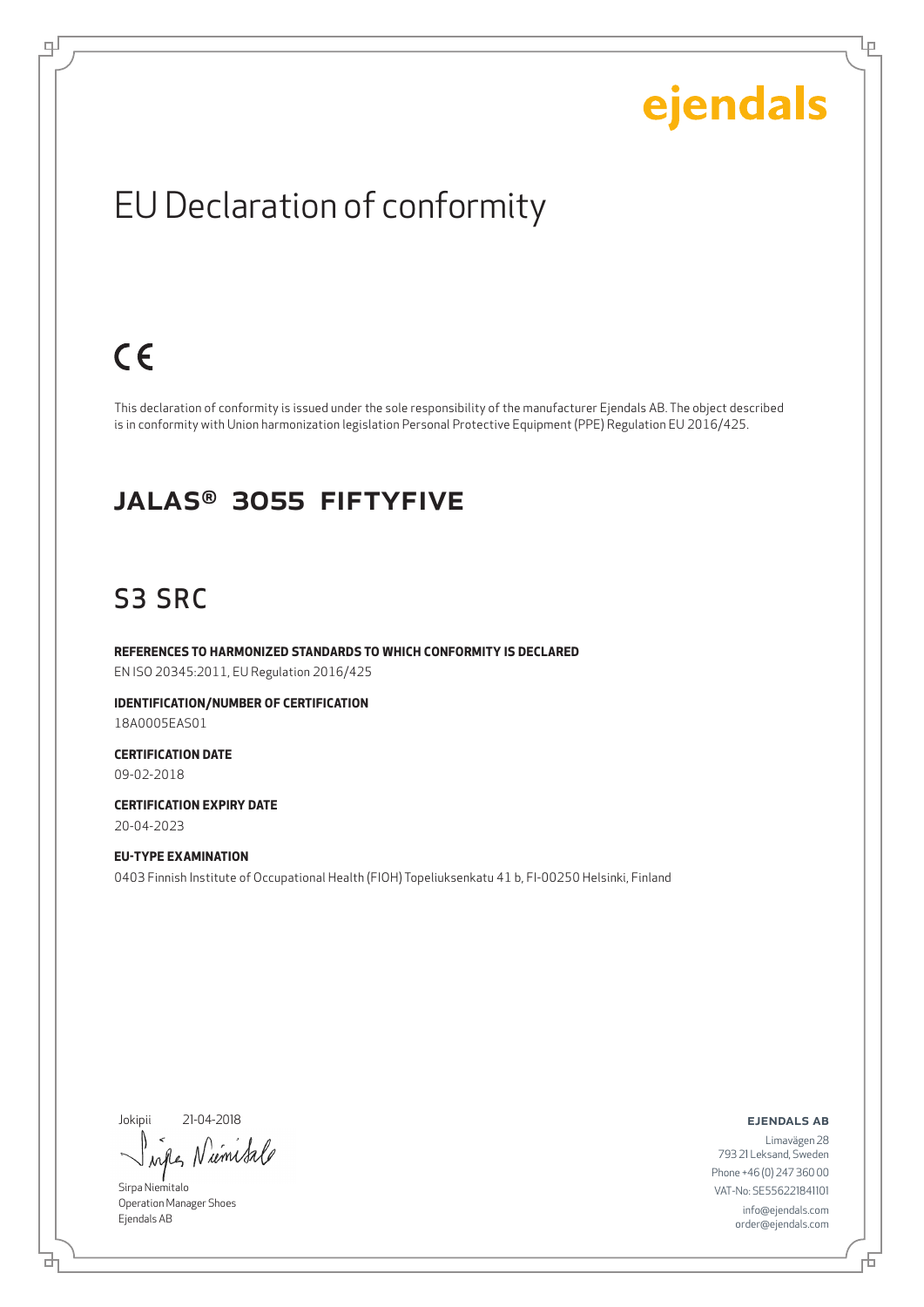Ļμ

### EU-försäkran om överensstämmelse

## $C \in$

ψ

Denna försäkran om överensstämmelse utfärdas på eget ansvar av tillverkaren Ejendals AB. Föremålet för försäkran överensstämmer med EU-harmoniserad lagstiftning för personlig skyddsutrustning (PPE), EU-förordning 2016/425.

#### JALAS® 3055 Fiftyfive

### S3 SRC

**HÄNVISNINGAR TILL DE HARMONISERADE STANDARDER SOM AVSES MED FÖRSÄKRAN OM ÖVERENSSTÄMMELSE** EN ISO 20345:2011, EU Regulation 2016/425

**IDENTIFIERING/CERTIFIKATSNUMMER** 18A0005EAS01

**CERTIFIERINGSDATUM** 09-02-2018

**CERTIFIERINGENS UTGÅNGSDATUM** 20-04-2023

**EU-TYPKONTROLL** 0403 Finnish Institute of Occupational Health (FIOH) Topeliuksenkatu 41 b, FI-00250 Helsinki, Finland

Jokipii 21-04-2018

Niemisale when

Sirpa Niemitalo Driftschef Skor Ejendals AB

ejendals ab

브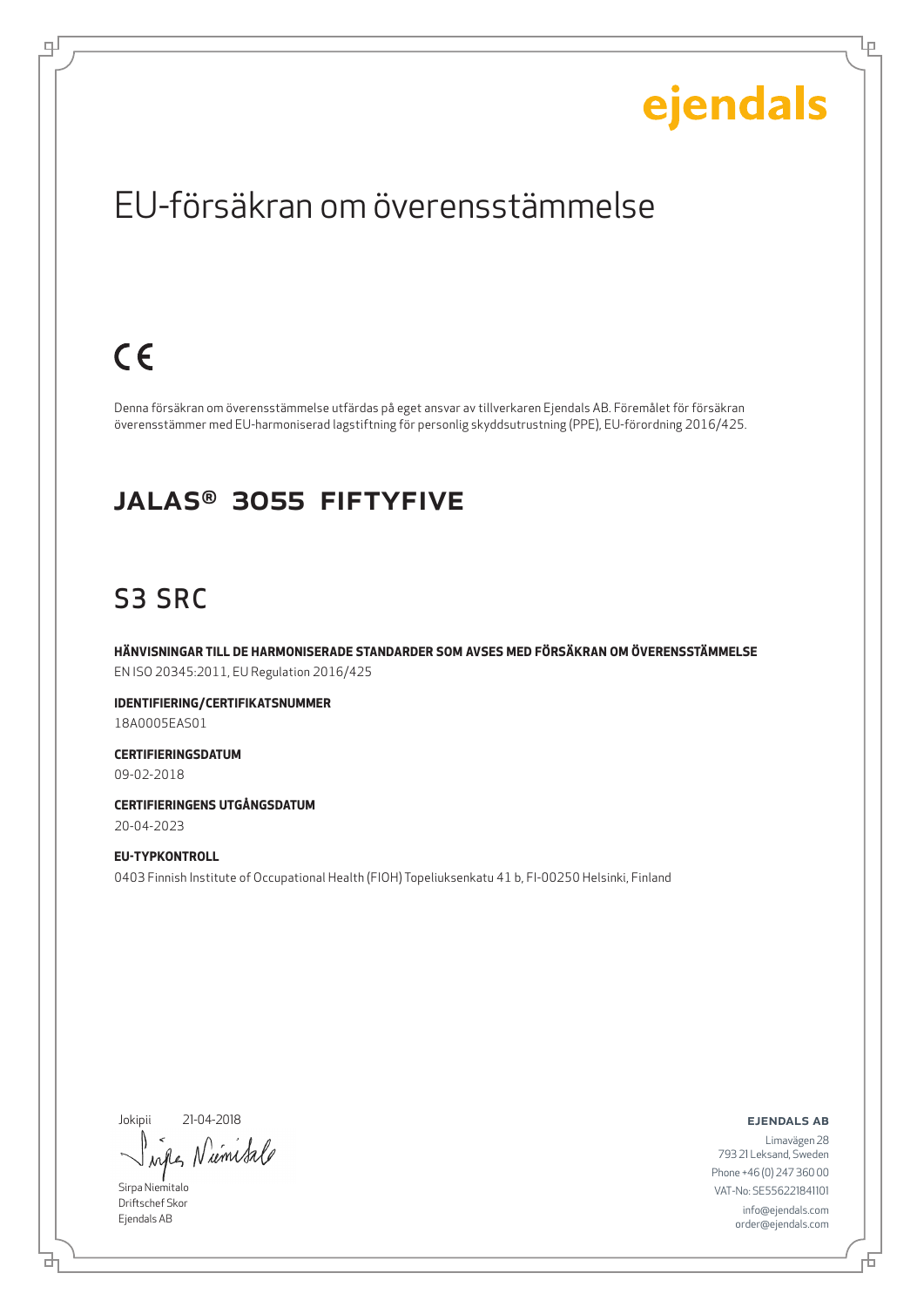Ļμ

### EF-erklæringen om overensstemmelse

## $C \in$

ψ

Denne overensstemmelseserklæring udstedes alene på Ejendal AB ansvar. De produkt, der er beskrevet er i overensstemmelse med Europa-Parlamentets og Rådets forordning (EU) 2016/425 2016 om personlige værnemidler.

#### JALAS® 3055 Fiftyfive

### S3 SRC

**HENVISNINGER TIL DE HARMONISEREDE STANDARDER TIL HVILKE OVERENSSTEMMELSE ER ERKLÆRET** EN ISO 20345:2011, EU Regulation 2016/425

**IDENTIFIKATION/CERTIFICERINGSNUMMER** 18A0005EAS01

**CERTIFICERINGSDATO** 09-02-2018

**UDLØB PÅ CERTIFICERING** 20-04-2023

**EU-TYPEAFPRØVNING** 0403 Finnish Institute of Occupational Health (FIOH) Topeliuksenkatu 41 b, FI-00250 Helsinki, Finland

Jokipii 21-04-2018

ums  $\lambda \alpha \ell$ 

Sirpa Niemitalo Operation Manager sko Ejendals AB

₫

ejendals ab

舌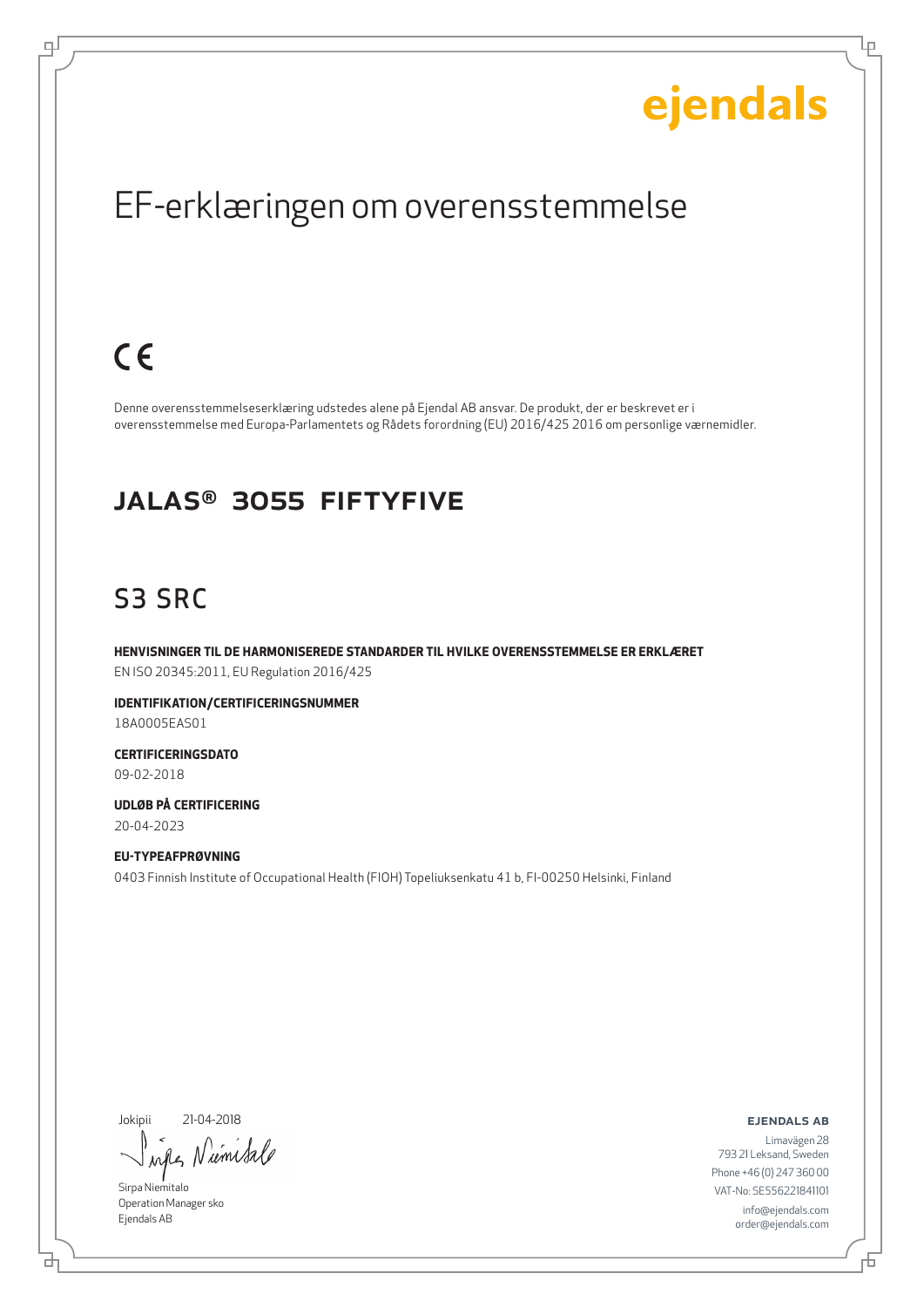Lр

## EU-asetuksen Vaatimustenmukaisuusvakuutus

## $C \in$

ᆗ

Valmistaja Ejendals AB antaa tämän vaatimustenmukaisuusvakuutuksen omalla vastuullaan. Kuvattu vakuutuksen kohde täyttää Euroopan unionin yhdenmukaistamislainsäädännössä henkilösuojaimia koskevan asetuksen EU 2016/425 vaatimukset.

#### JALAS® 3055 Fiftyfive

### S3 SRC

**VIITTAUKSET YHDENMUKAISTETTUIHIN STANDARDEIHIN, JOITA VAATIMUSTENMUKAISUUSVAKUUTUS KOSKEE** EN ISO 20345:2011, EU Regulation 2016/425

**SERTIFIKAATIN NUMERO** 18A0005EAS01

**SERTIFIOINTIPÄIVÄMÄÄRÄ** 09-02-2018

**SERTIFIKAATIN VIIMEINEN VOIMASSAOLOPÄIVÄ** 20-04-2023

**EU-TYYPPITARKASTUS** 0403 Finnish Institute of Occupational Health (FIOH) Topeliuksenkatu 41 b, FI-00250 Helsinki, Finland

Jokipii 21-04-2018

umsa  $\lambda$ all

Sirpa Niemitalo Operation Manager Shoes Ejendals AB

ejendals ab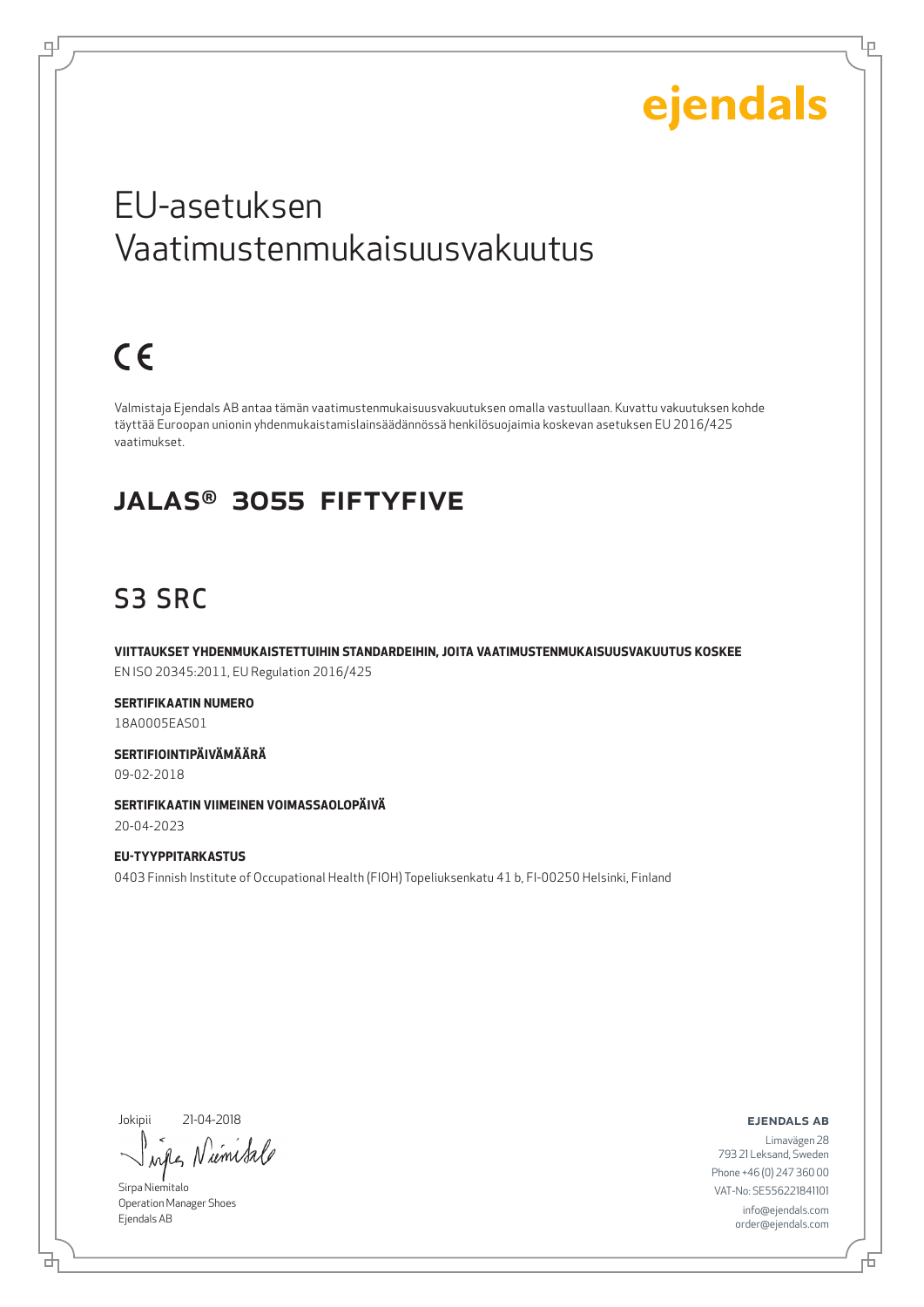Lр

## Déclaration de conformité de l'Union Européenne

## $C \in$

டி

La présente déclaration de conformité est établie sous la seule responsabilité du fabricant, Ejendals AB. L'objet décrit est conforme à la Règlementation 2016/425 de l'Union Européenne sur l'harmonisation des législations de l'Union Européenne relatives aux équipements de protection individuelle (EPI).

### JALAS® 3055 Fiftyfive

### S3 SRC

**RÉFÉRENCES AUX NORMES HARMONISÉES PAR RAPPORT AUXQUELLES LA CONFORMITÉ EST DÉCLARÉE** EN ISO 20345:2011, EU Regulation 2016/425

**IDENTIFICATION/NUMÉRO DE CERTIFICATION** 18A0005EAS01

**DATE DE CERTIFICATION** 09-02-2018

**DATE D'EXPIRATION DU CERTIFICAT** 20-04-2023

**EXAMEN UE DE TYPE** 0403 Finnish Institute of Occupational Health (FIOH) Topeliuksenkatu 41 b, FI-00250 Helsinki, Finland

Jokipii 21-04-2018

б

umi  $\lambda$ <sup> $\Lambda$ </sup>

Sirpa Niemitalo Directeur Exécutif, Chaussures

ejendals ab

Đ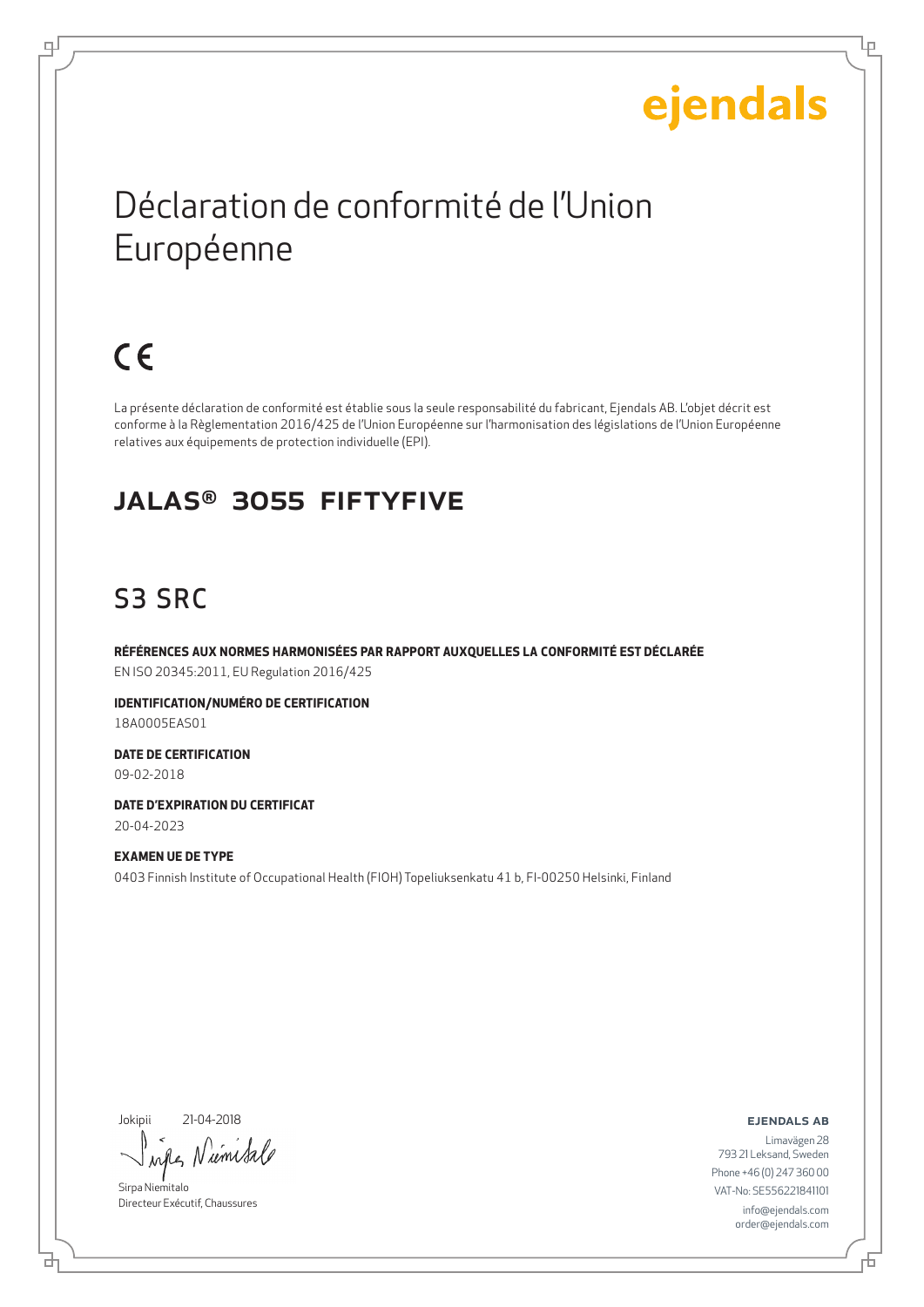Ļμ

## EU-Konformitätserklärung

## $C \in$

டி

Diese Konformitätserklärung wurde unter der alleinigen Verantwortung des Herstellers Ejendals AB ausgestellt. Das beschriebene Objekt stimmt mit den Harmonisierungsrechtsvorschriften zu persönlicher Schutzausrüstung (PSA) Verordnung EU 2016/425 überein.

#### JALAS® 3055 Fiftyfive

### S3 SRC

**VERWEIST AUF HARMONISIERTE NORMEN, FÜR DIE KONFORMITÄT ERKLÄRT WIRD** EN ISO 20345:2011, EU Regulation 2016/425

**KENNZEICHNUNG/ZERTIFIZIERUNGSNUMMER** 18A0005EAS01

**DATUM DER ZERTIFIZIERUNG** 09-02-2018

**ABLAUFDATUM DES ZERTIFIKATES** 20-04-2023

**EG-BAUMUSTERPRÜFUNG** 0403 Finnish Institute of Occupational Health (FIOH) Topeliuksenkatu 41 b, FI-00250 Helsinki, Finland

Jokipii 21-04-2018

umsa  $\lambda \alpha \ell$ 

Sirpa Niemitalo Operation Manager Shoes Ejendals AB

브

ejendals ab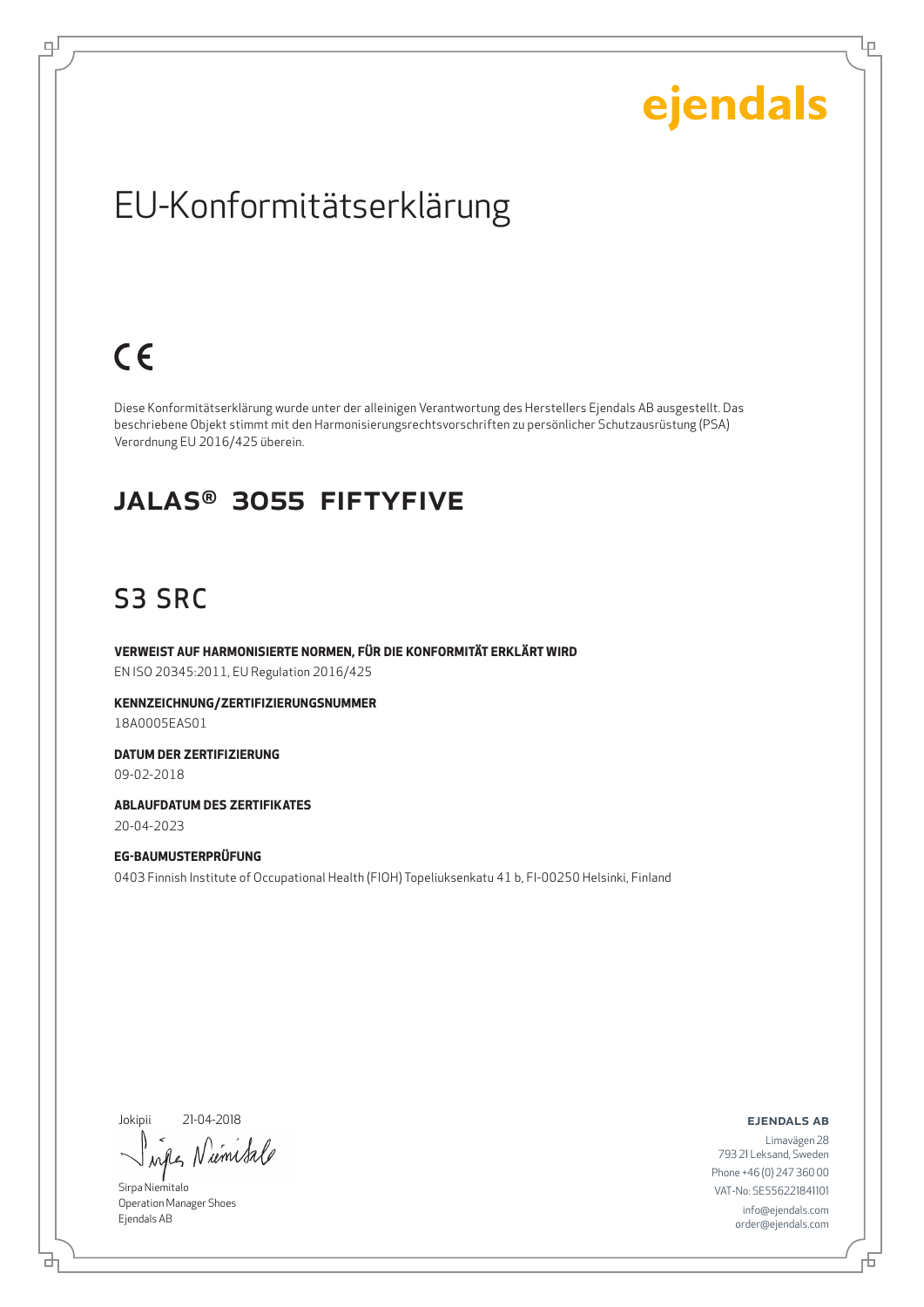Ļμ

### EU-samsvarserklæring

## $C \in$

ψ

Denne samsvarserklæringen er gitt ut ene og alene under ansvaret til produsenten Ejendals AB. Objektet som er beskrevet, er i samsvar med EUs harmoniseringsregelverk EU-forskrift for personlig verneutstyr (PVU) EU 2016/425.

#### JALAS® 3055 Fiftyfive

### S3 SRC

**REFERANSER TIL HARMONISERTE STANDARDER MED ERKLÆRT OVERENSSTEMMELSE** EN ISO 20345:2011, EU Regulation 2016/425

**IDENTIFISERING/SERTIFISERINGSNUMMER** 18A0005EAS01

**SERTIFISERINGSDATO** 09-02-2018

**UTLØPSDATO SERTIFISERING** 20-04-2023

**UNDERSØKELSE EU-TYPE** 0403 Finnish Institute of Occupational Health (FIOH) Topeliuksenkatu 41 b, FI-00250 Helsinki, Finland

Jokipii 21-04-2018

Niemisa when

Sirpa Niemitalo Sko for driftsledere Ejendals AB

브

ejendals ab

Limavägen 28 793 21 Leksand, Sweden Phone +46 (0) 247 360 00 VAT-No: SE556221841101 info@ejendals.com order@ejendals.com

舌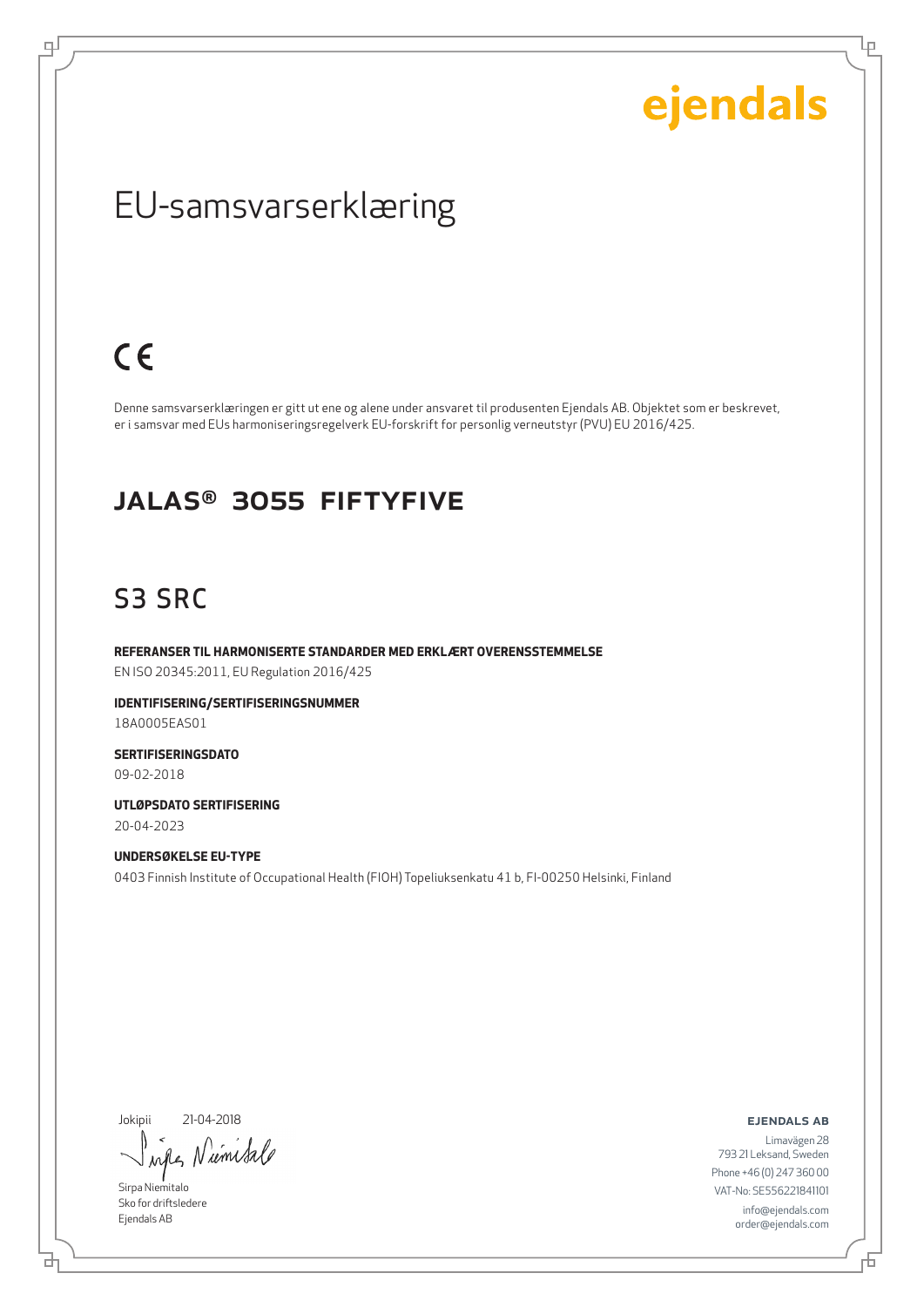Lр

### ЕС Декларация соответствия

## $C \in$

로

Эта декларация соответствия выпущена под ответственностью производителя Ejendals AB. Объект соответствует законодательным требованиям ЕС, указанным в Регламенте о средствах индивидуальной защиты (СИЗ) 2016/425.

### JALAS® 3055 Fiftyfive

### S3 SRC

**ССЫЛКИ НА ГАРМОНИЗИРОВАННЫЕ СТАНДАРТЫ, СООТВЕТСТВИЕ КОТОРЫМ ЗАЯВЛЕНО** EN ISO 20345:2011, EU Regulation 2016/425

**ИДЕНТИФИКАЦИОННЫЙ НОМЕР / НОМЕР СЕРТИФИКАТА** 18A0005EAS01

**ДАТА ВЫДАЧИ СЕРТИФИКАТА** 09-02-2018

**ДАТА ОКОНЧАНИЯ СРОКА ДЕЙСТВИЯ СЕРТИФИКАТА** 20-04-2023

**ТЕСТИРОВАНИЕ ПО СТАНДАРТУ ЕС** 0403 Finnish Institute of Occupational Health (FIOH) Topeliuksenkatu 41 b, FI-00250 Helsinki, Finland

Jokipii 21-04-2018

б

um

Sirpa Niemitalo Менеджер по производству обуви Ejendals AB

ejendals ab

Đ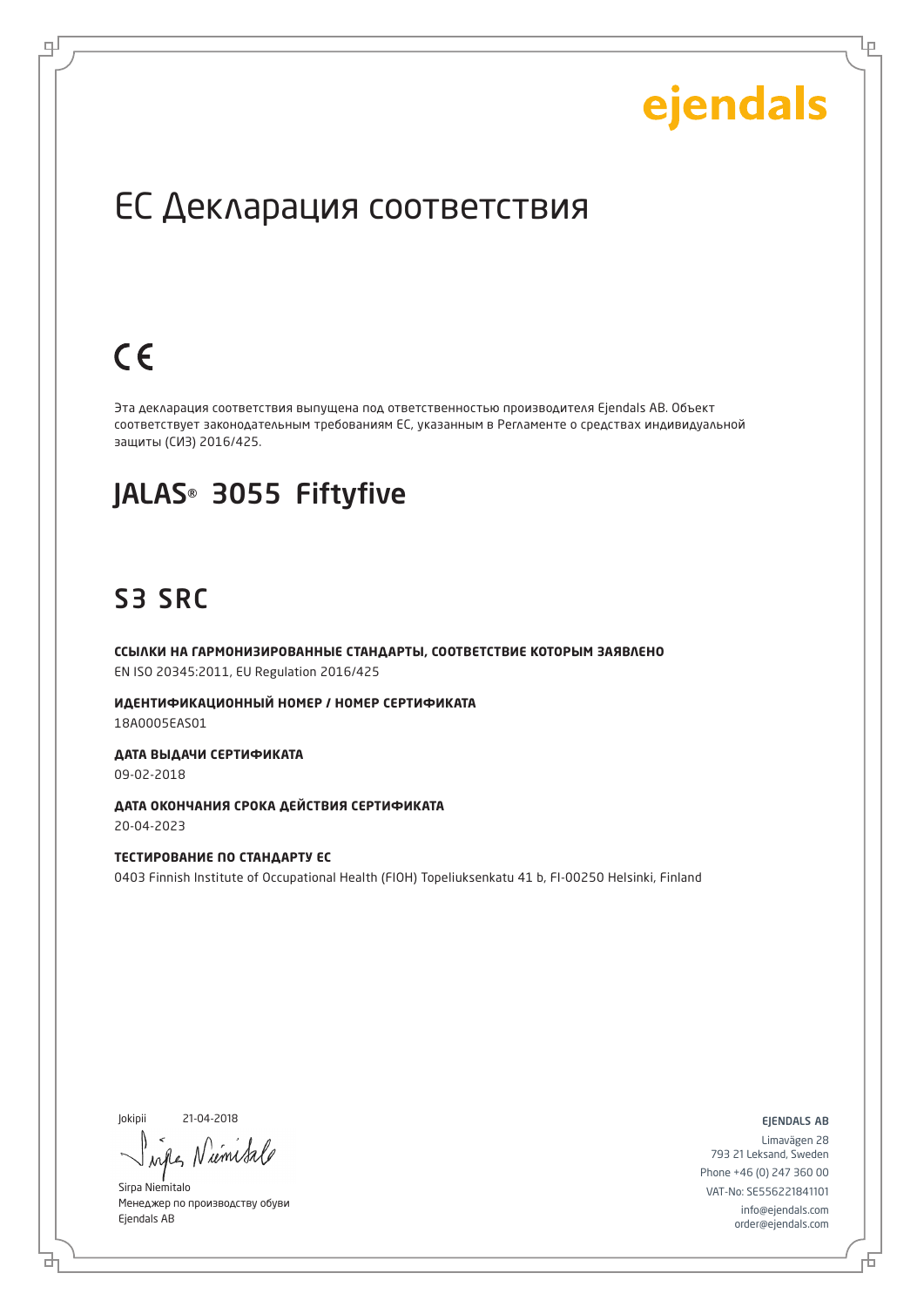Ļμ

## EU-verklaring van conformiteit

## $C \in$

டி

Deze conformiteitsverklaring wordt verstrekt onder volledige verantwoordelijkheid van de fabrikant Ejendals AB. Het beschreven doel is in overeenstemming met de harmonisatiewetgeving van de Unie Persoonlijke beschermingsmiddelen (PBM) Verordening 2016/425.

#### JALAS® 3055 Fiftyfive

### S3 SRC

**VERWIJZINGEN NAAR GEHARMONISEERDE NORMEN WAAROP DE CONFORMITEITSVERKLARING BETREKKING HEEFT** EN ISO 20345:2011, EU Regulation 2016/425

**IDENTIFICATIE/NUMMER CERTIFICERING** 18A0005EAS01

**CERTIFICERINGSDATUM** 09-02-2018

**VERVALDATUM CERTIFICERING** 20-04-2023

**EU-TYPEONDERZOEK** 0403 Finnish Institute of Occupational Health (FIOH) Topeliuksenkatu 41 b, FI-00250 Helsinki, Finland

Jokipii 21-04-2018

iemis  $\lambda \alpha \ell$ 

Sirpa Niemitalo Operation Manager Shoes Ejendals AB

브

ejendals ab

舌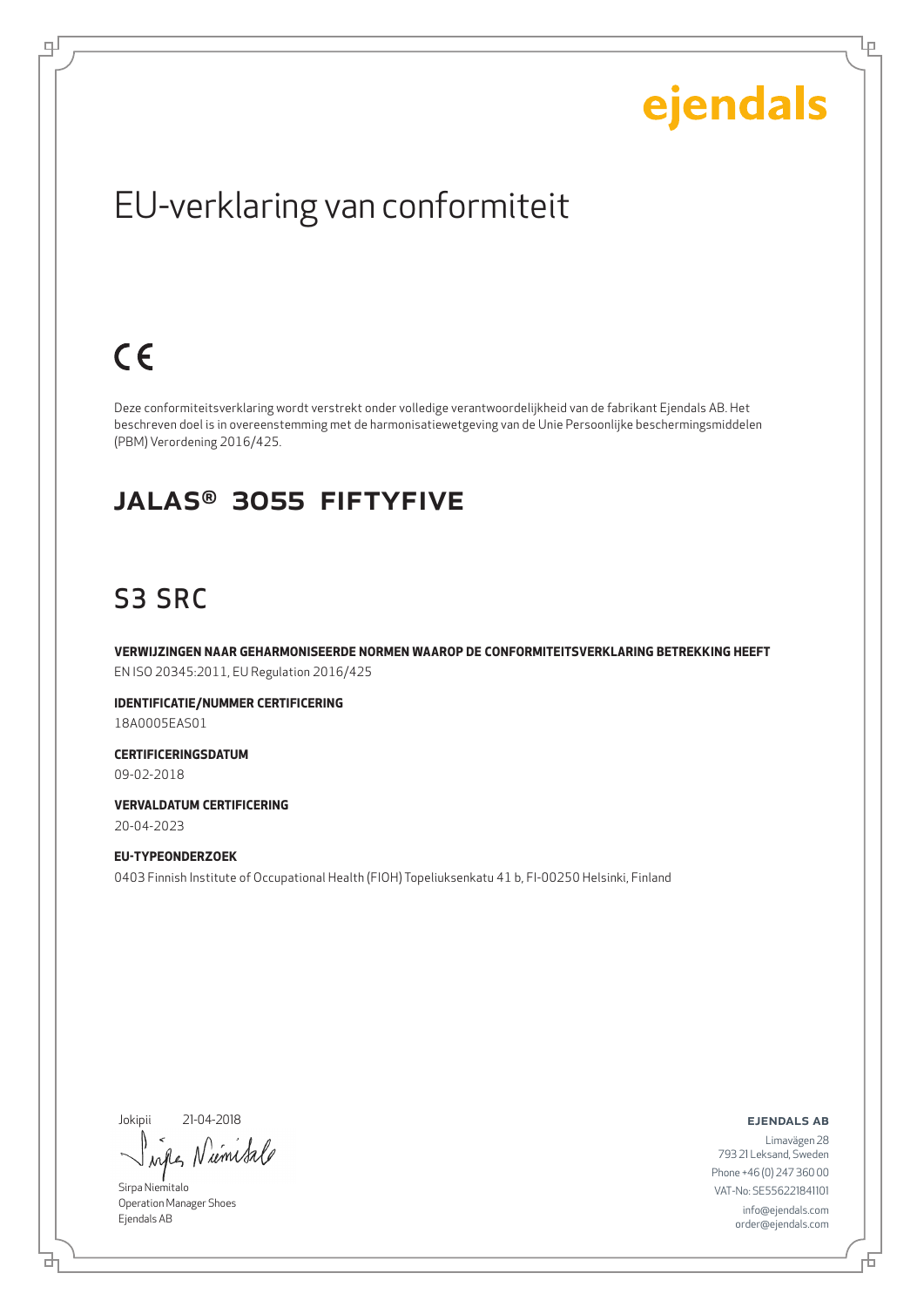Lρ

## Dichiarazione UE di conformità

## $C \in$

டி

La presente dichiarazione di conformità è rilasciata sotto l'esclusiva responsabilità del fabbricante Ejendals AB. L'oggetto descritto è conforme alla normativa di armonizzazione dell'Unione in materia di Dispositivi di Protezione Individuale (DPI) Regolamento UE 2016/425.

#### JALAS® 3055 Fiftyfive

### S3 SRC

**RIFERIMENTI ALLE NORME ARMONIZZATE ALLE QUALI SI DICHIARA LA CONFORMITÀ** EN ISO 20345:2011, EU Regulation 2016/425

**IDENTIFICAZIONE/NUMERO DI CERTIFICAZIONE** 18A0005EAS01

**DATA DI CERTIFICAZIONE** 09-02-2018

**DATA DI SCADENZA DELLA CERTIFICAZIONE** 20-04-2023

**ESAME TIPO UE** 0403 Finnish Institute of Occupational Health (FIOH) Topeliuksenkatu 41 b, FI-00250 Helsinki, Finland

Jokipii 21-04-2018

umisa  $\lambda$ n

Sirpa Niemitalo Operation Manager Calzature Ejendals AB

#### ejendals ab

Limavägen 28 793 21 Leksand, Sweden Phone +46 (0) 247 360 00 VAT-No: SE556221841101 info@ejendals.com order@ejendals.com

브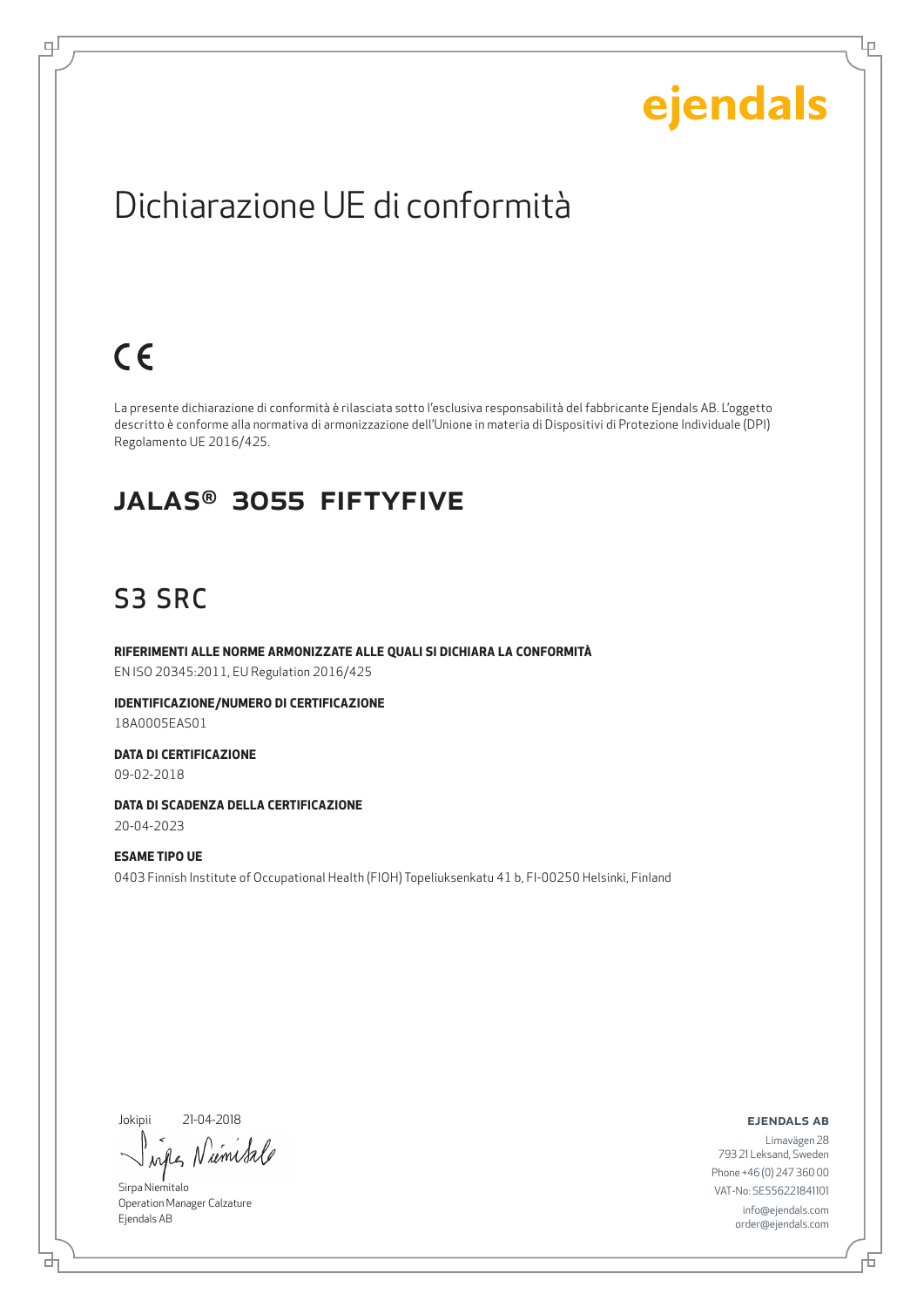Ļμ

## Deklaracja zgodności UE

## $C \in$

цJ

Niniejsza deklaracja zgodności została wydana na wyłączną odpowiedzialność producenta, firmy Ejendals AB. Przedmiot opisany w niniejszej deklaracji jest zgodny z wymaganiami unijnego prawodawstwa harmonizacyjnego, zawartymi w rozporządzeniu EU 2016/425 w sprawie środków ochrony indywidualnej.

#### JALAS® 3055 Fiftyfive

### S3 SRC

**ODWOŁANIA DO NORM ZHARMONIZOWANYCH, W ODNIESIENIU DO KTÓRYCH DEKLAROWANA JEST ZGODNOŚĆ** EN ISO 20345:2011, EU Regulation 2016/425

**IDENTYFIKACJA/NUMER CERTYFIKATU** 18A0005EAS01

**DATA WYSTAWIENIA CERTYFIKATU** 09-02-2018

**DATA WAŻNOŚCI CERTYFIKATU** 20-04-2023

**BADANIE TYPU UE** 0403 Finnish Institute of Occupational Health (FIOH) Topeliuksenkatu 41 b, FI-00250 Helsinki, Finland

Jokipii 21-04-2018

₫

umisa when

Sirpa Niemitalo Kierownik operacyjny ds. obuwia Ejendals AB

ejendals ab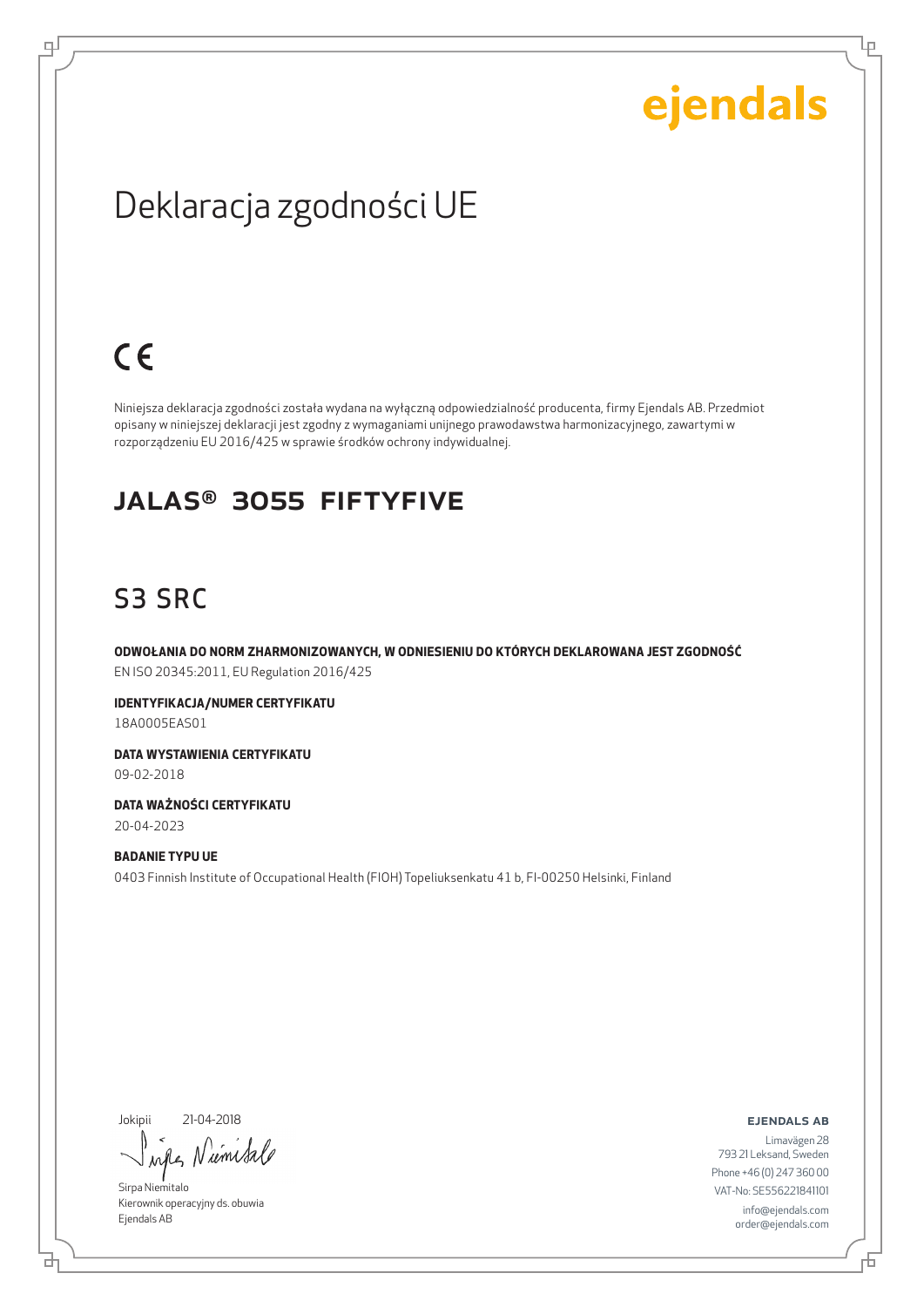Ļμ

### Declaración UE de conformidad

## $C \in$

цI

Esta declaración de conformidad se publica bajo la responsabilidad exclusiva del fabricante Ejendals AB. El objeto descrito está en conformidad con la legislación de armonización europea sobre equipos de protección personal (PPE) Reglamento UE 2016/425.

#### JALAS® 3055 Fiftyfive

### S3 SRC

**REFERENCIAS A LAS NORMAS ARMONIZADAS A LAS CUALES SE DECLARA LA CONFORMIDAD** EN ISO 20345:2011, EU Regulation 2016/425

**IDENTIFICACIÓN/NÚMERO DE CERTIFICACIÓN** 18A0005EAS01

**FECHA DE CERTIFICACIÓN** 09-02-2018

**FECHA DE CADUCIDAD DE LA CERTIFICACIÓN** 20-04-2023

**ANÁLISIS DE TIPO UE** 0403 Finnish Institute of Occupational Health (FIOH) Topeliuksenkatu 41 b, FI-00250 Helsinki, Finland

Jokipii 21-04-2018

rémisa when

Sirpa Niemitalo Responsable de Operaciones de Calzado Ejendals AB

ejendals ab

Đ

Limavägen 28 793 21 Leksand, Sweden Phone +46 (0) 247 360 00 VAT-No: SE556221841101 info@ejendals.com order@ejendals.com

브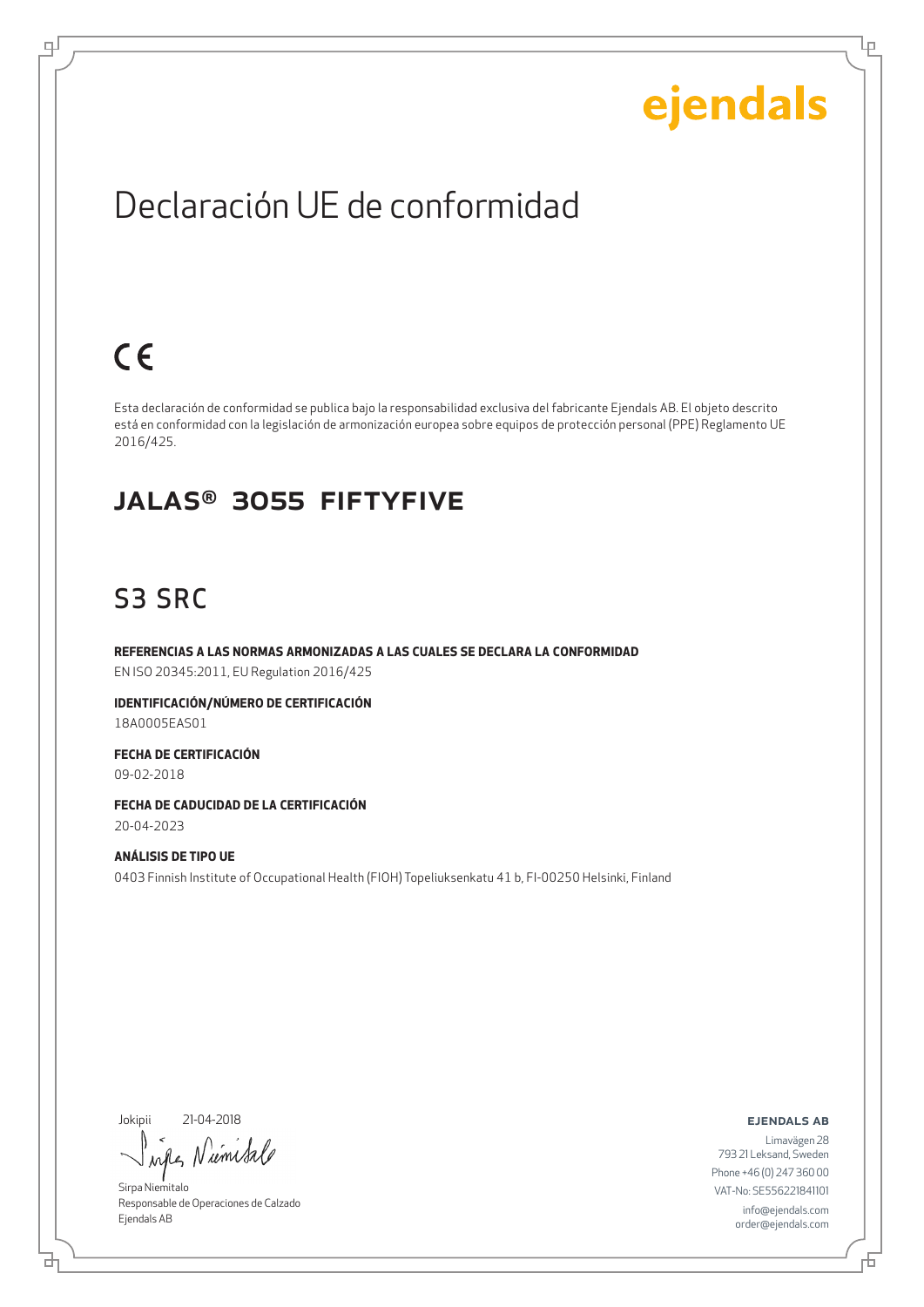Ļμ

## Prohlášení EU o shodě výrobku

## $C \in$

டி

Toto prohlášení o shodě se vydává na výhradní odpovědnost výrobce, kterým je Ejendals AB. Popsaný předmět je ve shodě s harmonizačními právními předpisy Unie: nařízením EU 2016/425 o osobních ochranných prostředcích (OOP).

#### JALAS® 3055 Fiftyfive

### S3 SRC

**ODKAZY NA HARMONIZOVANÉ NORMY, NA JEJICHŽ ZÁKLADĚ SE SHODA PROHLAŠUJE** EN ISO 20345:2011, EU Regulation 2016/425

**OZNAČENÍ/ČÍSLO CERTIFIKACE** 18A0005EAS01

**DATUM CERTIFIKACE** 09-02-2018

**DATUM KONCE PLATNOSTI CERTIFIKACE**

20-04-2023

**TYPOVÁ ZKOUŠKA EU** 0403 Finnish Institute of Occupational Health (FIOH) Topeliuksenkatu 41 b, FI-00250 Helsinki, Finland

Jokipii 21-04-2018

umisa  $\lambda \alpha \ell$ 

Sirpa Niemitalo Provozní manažer pro obuv Ejendals AB

ejendals ab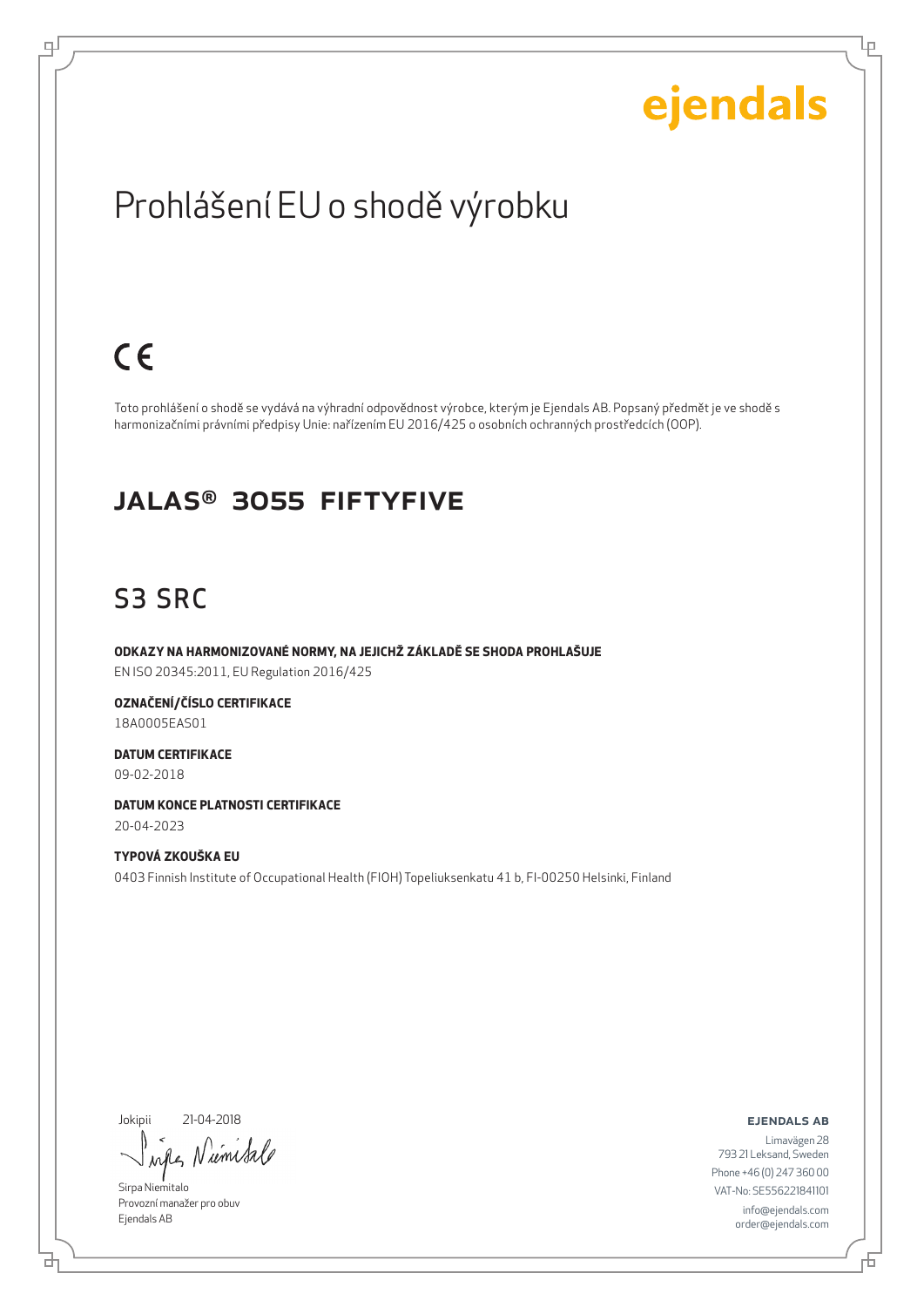Ļμ

## EU-megfelelőségi nyilatkozat

## $C \in$

ᆗ

Ezt a megfelelőségi nyilatkozatot a gyártó, az Ejendals AB kizárólagos felelősségvállalása mellett bocsátják ki. A leírt tárgy megfelel az egyéni védőeszközökre vonatkozó tagállami jogszabályok harmonizásáról szóló (EU) 2016/425-ös rendelet rendelkezéseinek.

#### JALAS® 3055 Fiftyfive

### S3 SRC

**HIVATKOZVA A HARMONIZÁLT SZABVÁNYOKRA, AMELYEKRE A MEGFELELŐSÉGI NYILATKOZAT VONATKOZIK** EN ISO 20345:2011, EU Regulation 2016/425

**TANÚSÍTÁS AZONOSÍTÓ-/SORSZÁMA** 18A0005EAS01

**TANÚSÍTÁS DÁTUMA** 09-02-2018

**TANÚSÍTÁS LEJÁRATA** 20-04-2023

**EU-TÍPUSÚ VIZSGÁLAT** 0403 Finnish Institute of Occupational Health (FIOH) Topeliuksenkatu 41 b, FI-00250 Helsinki, Finland

Jokipii 21-04-2018

₫

umisa  $\lambda$ n

Sirpa Niemitalo Cipőkért felelős operatív menedzser Ejendals AB

ejendals ab

Đ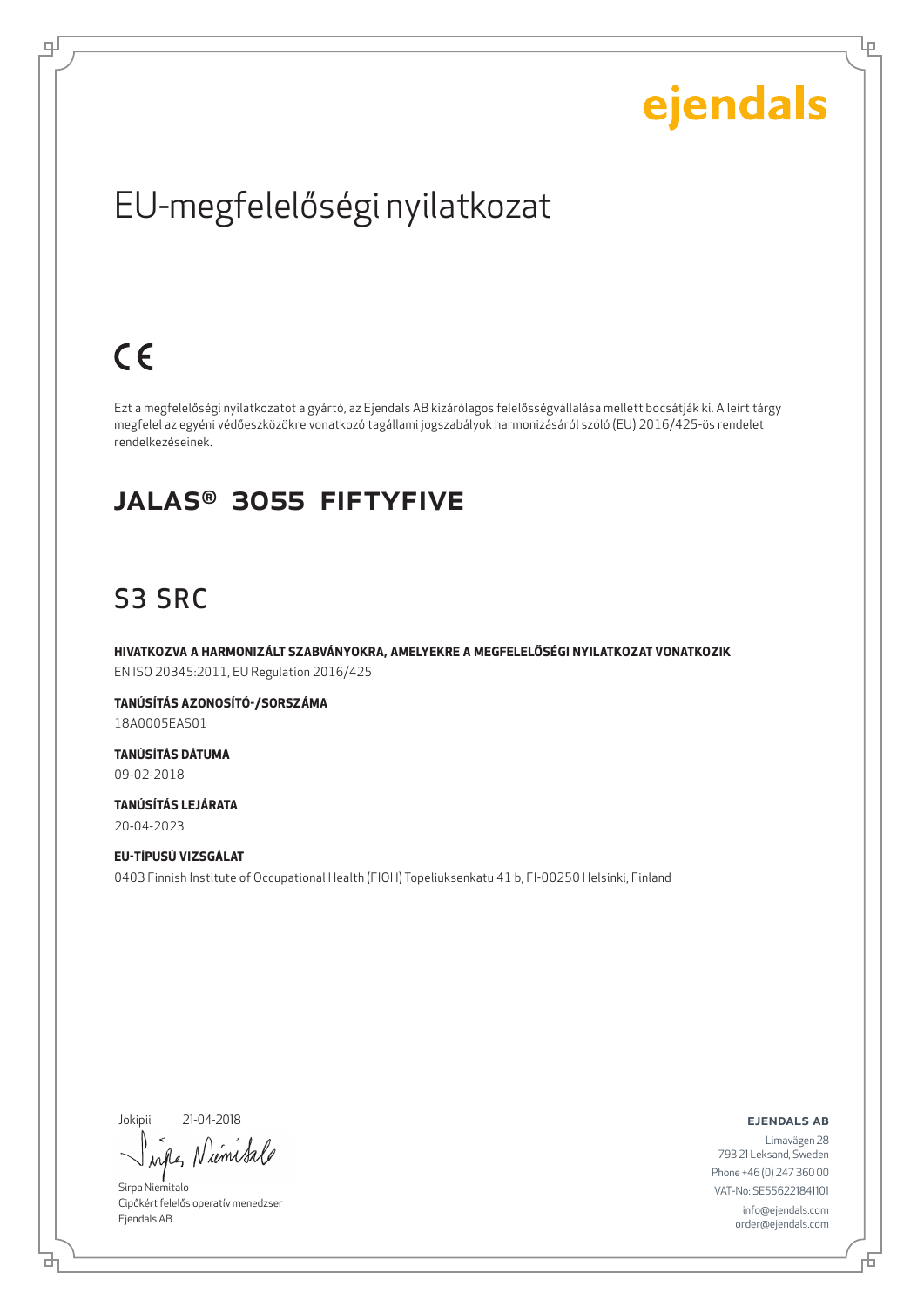Lρ

## EL vastavusdeklaratsiooni kohta

## $C \in$

цI

See vastavusdeklaratsioon on välja antud tootja Ejendals AB ainuvastutusel. Kirjeldatud toode vastab liidu ühtlustamisõigusaktide isikukaitsevahendite (PPE) määrusele EU 2016/425.

#### JALAS® 3055 Fiftyfive

### S3 SRC

**VIITED ÜHTLUSTATUD STANDARDITELE, MILLE SUHTES KOHALDATAKSE VASTAVUSDEKLARATSIOONI** EN ISO 20345:2011, EU Regulation 2016/425

**SERTIFIKAADI ID/NUMBER** 18A0005EAS01

**SERTIFITSEERIMISKUUPÄEV** 09-02-2018

**SERTIFIKAADI AEGUMISKUUPÄEV** 20-04-2023

**ELI TÜÜBIHINDAMINE** 0403 Finnish Institute of Occupational Health (FIOH) Topeliuksenkatu 41 b, FI-00250 Helsinki, Finland

Jokipii 21-04-2018

브

Niemisa  $\lambda \alpha \ell$ 

Sirpa Niemitalo Jalatsite tootmisvaldkonna tegevjuht Ejendals AB

ejendals ab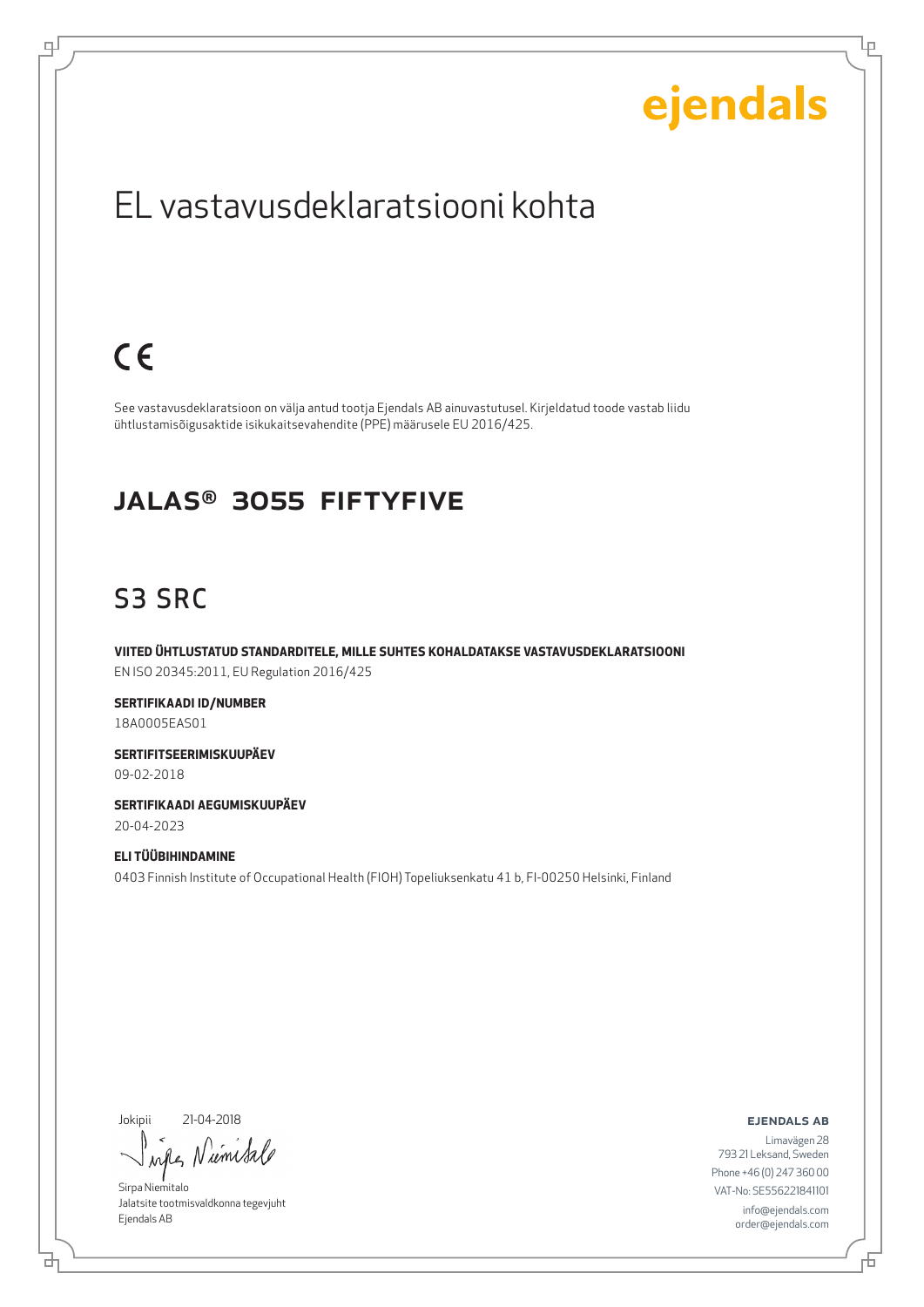Ļμ

## Declaração UE de conformidade

## $C \in$

ᆗ

Esta declaração de conformidade é emitida sob a exclusiva responsabilidade do fabricante, a Ejendals AB. O objeto descrito encontra-se em conformidade com a legislação de harmonização da União, o Regulamento da UE 2016/425 relativo a Equipamento de Proteção Individual (EPI).

#### JALAS® 3055 Fiftyfive

### S3 SRC

**REFERÊNCIAS A NORMAS HARMONIZADAS COM AS QUAIS SE DECLARA CONFORMIDADE** EN ISO 20345:2011, EU Regulation 2016/425

**IDENTIFICAÇÃO/NÚMERO DA CERTIFICAÇÃO** 18A0005EAS01

**DATA DA CERTIFICAÇÃO** 09-02-2018

**DATA DE EXPIRAÇÃO DA CERTIFICAÇÃO** 20-04-2023

**EXAME UE DE TIPO** 0403 Finnish Institute of Occupational Health (FIOH) Topeliuksenkatu 41 b, FI-00250 Helsinki, Finland

Jokipii 21-04-2018

um ru

Sirpa Niemitalo Sapatos para Gestor de Operações Ejendals AB

ejendals ab

₫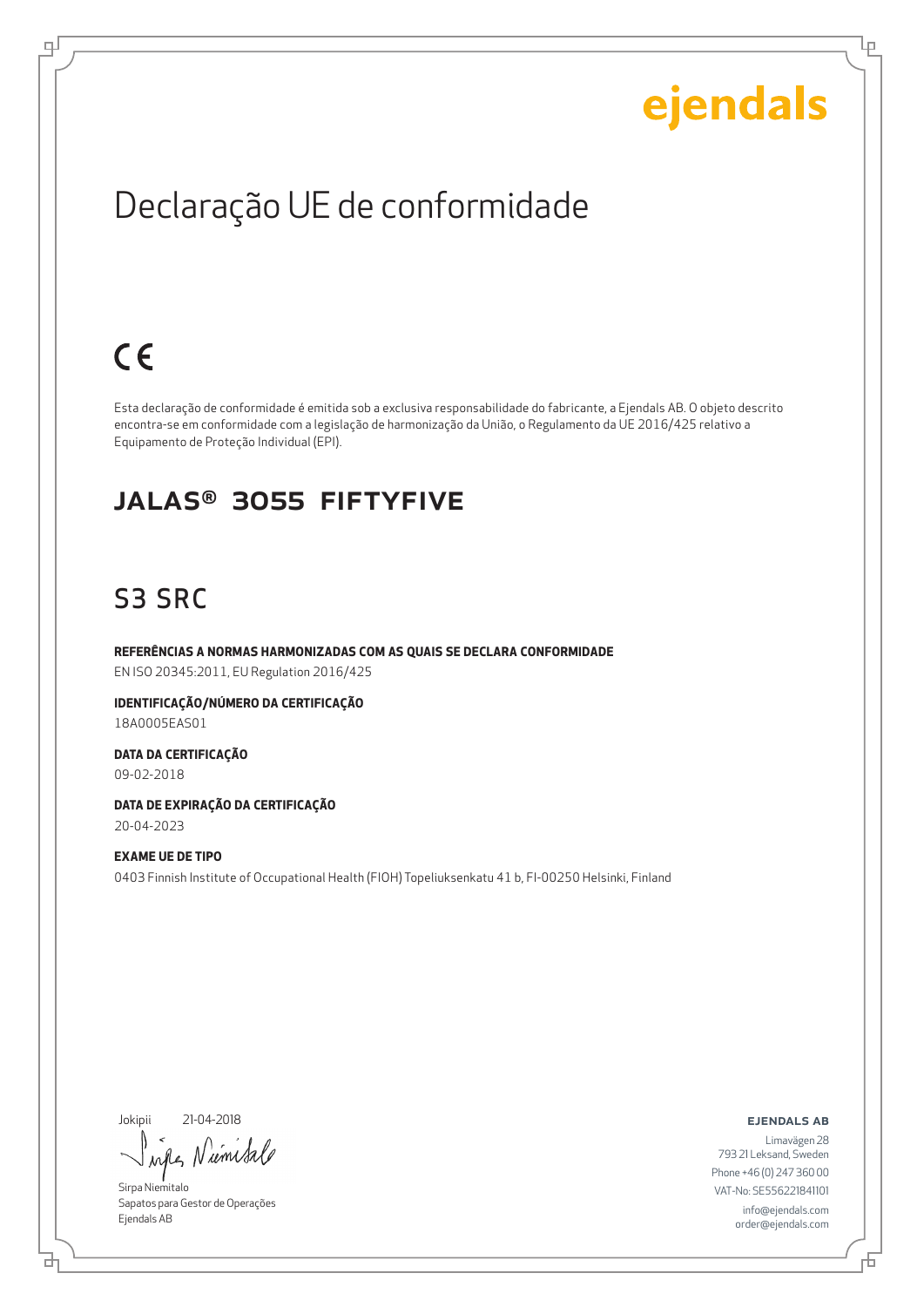Lр

## Declaraţie UE privind conformitatea

## $C \in$

ᆗ

Această declaraţie de conformitate este emisă în condiţiile responsabilităţii exclusive a producătorului Ejendals AB. Obiectul descris este în conformitate cu Regulamentul PPE UE 2016/425, referitor la echipamentele de protecţie personală (Personal Protective Equipment – PPE), din cadrul legislaţiei de armonizare a Uniunii.

#### JALAS® 3055 Fiftyfive

### S3 SRC

**TRIMITERI LA STANDARDELE ARMONIZATE CU CARE ESTE DECLARATĂ CONFORMITATEA** EN ISO 20345:2011, EU Regulation 2016/425

**IDENTIFICARE/NUMĂR DE CERTIFICARE** 18A0005EAS01

**DATA CERTIFICĂRII** 09-02-2018

**DATA DE EXPIRARE A CERTIFICĂRII** 20-04-2023

**EXAMINARE TIP UE** 0403 Finnish Institute of Occupational Health (FIOH) Topeliuksenkatu 41 b, FI-00250 Helsinki, Finland

Jokipii 21-04-2018

umi  $\lambda$ nd

Sirpa Niemitalo Manager operații Încălțăminte Ejendals AB

ejendals ab

Limavägen 28 793 21 Leksand, Sweden Phone +46 (0) 247 360 00 VAT-No: SE556221841101 info@ejendals.com order@ejendals.com

₫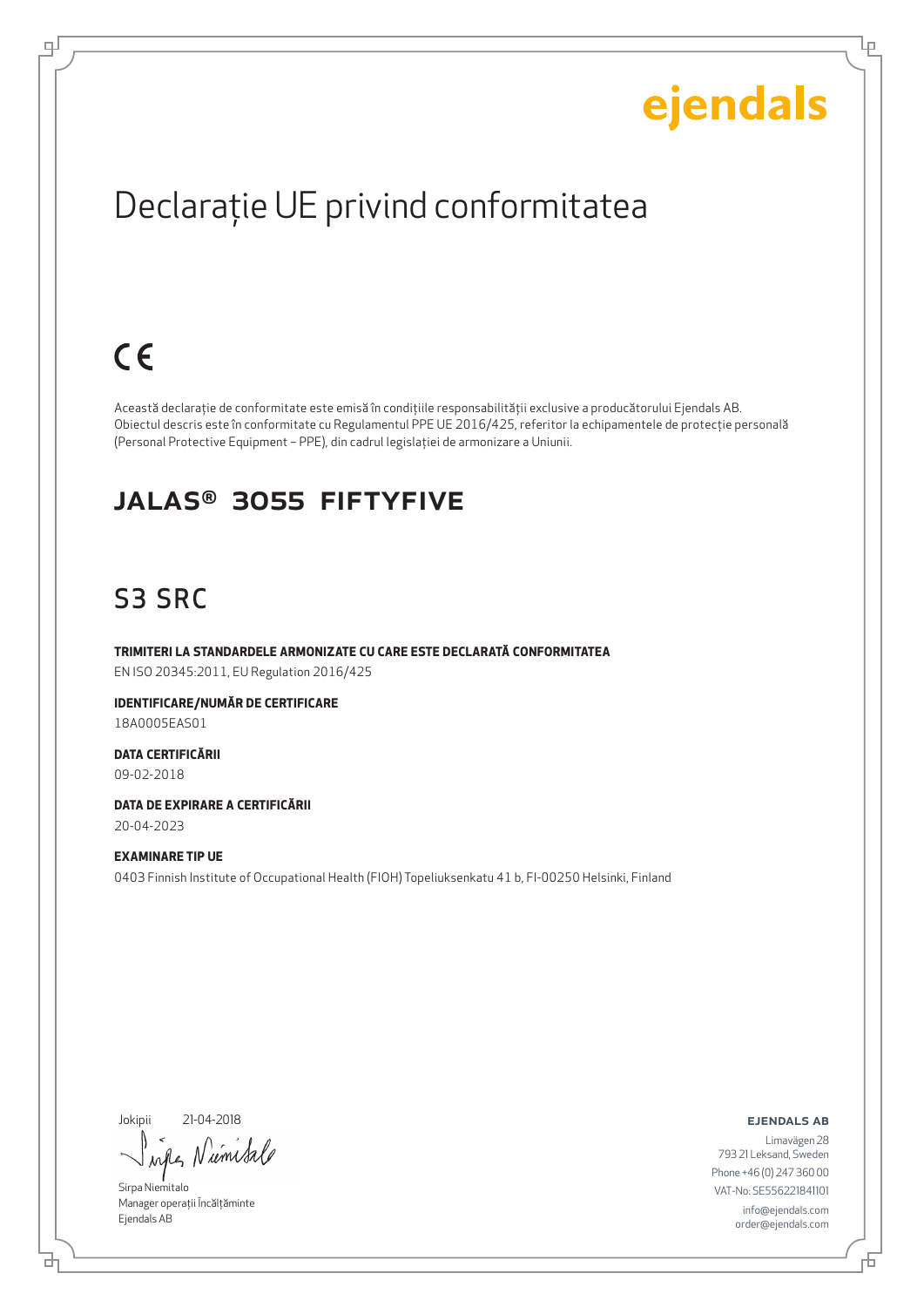Ļμ

## AB Uygunluk beyanı

## $C \in$

цI

Bu uygunluk beyanı, üretici Ejendals AB'nin yegane sorumluluğu altında yayımlanır. Açıklanan ürün, Birlik uyum yasası Kişisel Koruyucu Donanım (KKD) Direktifi EU 2016/425 sayılı AB Yönetmeliği ile uyumludur.

#### JALAS® 3055 Fiftyfive

### S3 SRC

**UYGUNLUĞUN BEYAN EDILDIĞI UYUMLU STANDARTLAR IÇIN REFERANSLAR** EN ISO 20345:2011, EU Regulation 2016/425

**KIMLIK/SERTIFIKA NUMARASI** 18A0005EAS01

**SERTIFIKA TARIHI** 09-02-2018

**SERTIFIKA BITIŞ TARIHI** 20-04-2023

**AB TIP INCELEMESI** 0403 Finnish Institute of Occupational Health (FIOH) Topeliuksenkatu 41 b, FI-00250 Helsinki, Finland

Jokipii 21-04-2018

브

umisa when N

Sirpa Niemitalo Beyaz Yaka Personel Ayakkabıları Ejendals AB

ejendals ab

舌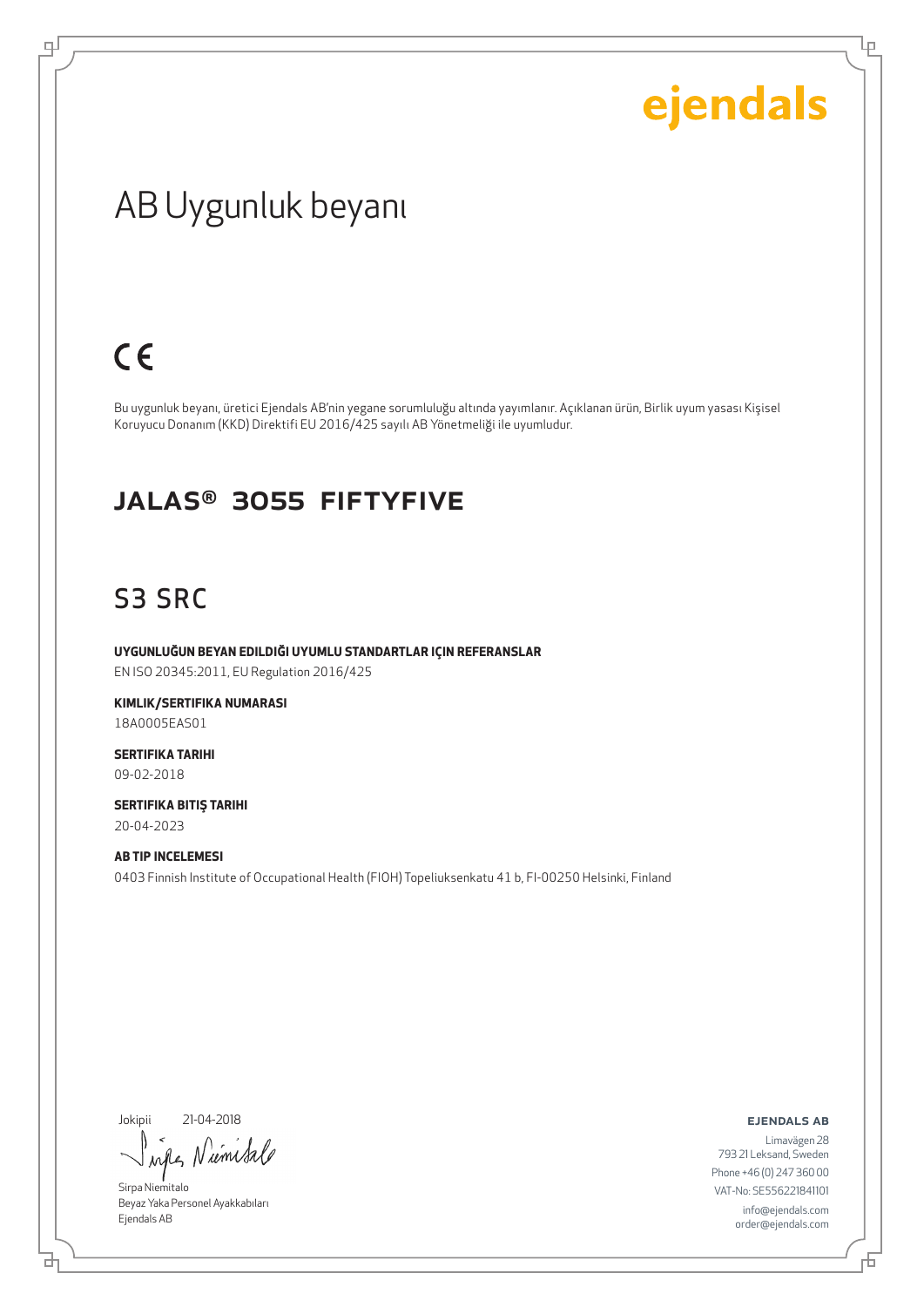Lρ

## Vyhlásenie o zhode EÚ

## $C \in$

ᆗ

Toto vyhlásenie o zhode sa vydáva výlučne na zodpovednosť výrobcu Ejendals AB. Uvedený predmet vyhlásenia je v zhode s príslušnými harmonizačnými právnymi predpismi Únie Nariadenie EÚ 2016/425 o ochrane osobných ochranných prostriedkov (OOP).

#### JALAS® 3055 Fiftyfive

### S3 SRC

**ODKAZY NA HARMONIZOVANÉ NORMY, NA ZÁKLADE KTORÝCH BOLA VYHLÁSENÁ ZHODA** EN ISO 20345:2011, EU Regulation 2016/425

**IDENTIFIKÁCIA/ČÍSLO CERTIFIKÁCIE** 18A0005EAS01

**DÁTUM CERTIFIKÁCIE** 09-02-2018

**DÁTUM UPLYNUTIA PLATNOSTI CERTIFIKÁTU** 20-04-2023

**SKÚŠKA TYPU EÚ** 0403 Finnish Institute of Occupational Health (FIOH) Topeliuksenkatu 41 b, FI-00250 Helsinki, Finland

Jokipii 21-04-2018

브

umi when

Sirpa Niemitalo Prevádzkový manažér – topánky Ejendals AB

ejendals ab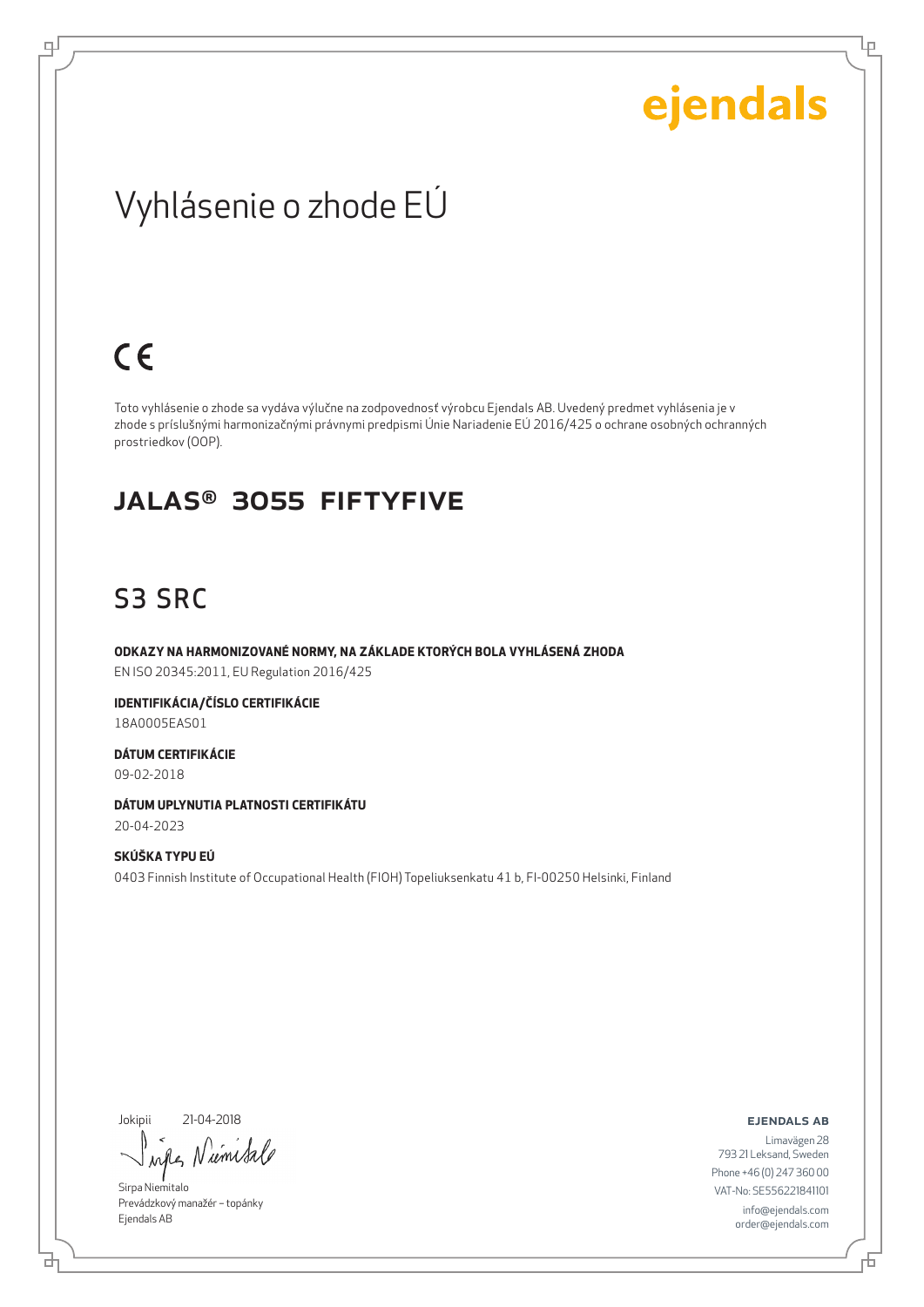Lρ

## Izjava ES o skladnosti izdelka

## $C \in$

цI

Ta izjava o skladnosti je izdana z izključno odgovornostjo proizvajalca Ejendals AB. Opisani izdelek je skladen z usklajeno zakonodajo Unije na podlagi Uredbe o osebni varovalni opremi (OVO) EU 2016/425.

#### JALAS® 3055 Fiftyfive

### S3 SRC

**NAVEDBA USKLAJENEGA STANDARDA, NA KATEREGA SE NANAŠA IZJAVA O SKLADNOSTI** EN ISO 20345:2011, EU Regulation 2016/425

**IDENTIFIKACIJA/ŠTEVILKA POTRDILA** 18A0005EAS01

**DATUM IZDAJE POTRDILA** 09-02-2018

**ROK VELJAVNOSTI POTRDILA** 20-04-2023

**PRESKUS TIPA EU** 0403 Finnish Institute of Occupational Health (FIOH) Topeliuksenkatu 41 b, FI-00250 Helsinki, Finland

Jokipii 21-04-2018

umsa  $\lambda \alpha \ell$ 

Sirpa Niemitalo Rokavice za vodjo obrata Ejendals AB

브

ejendals ab

舌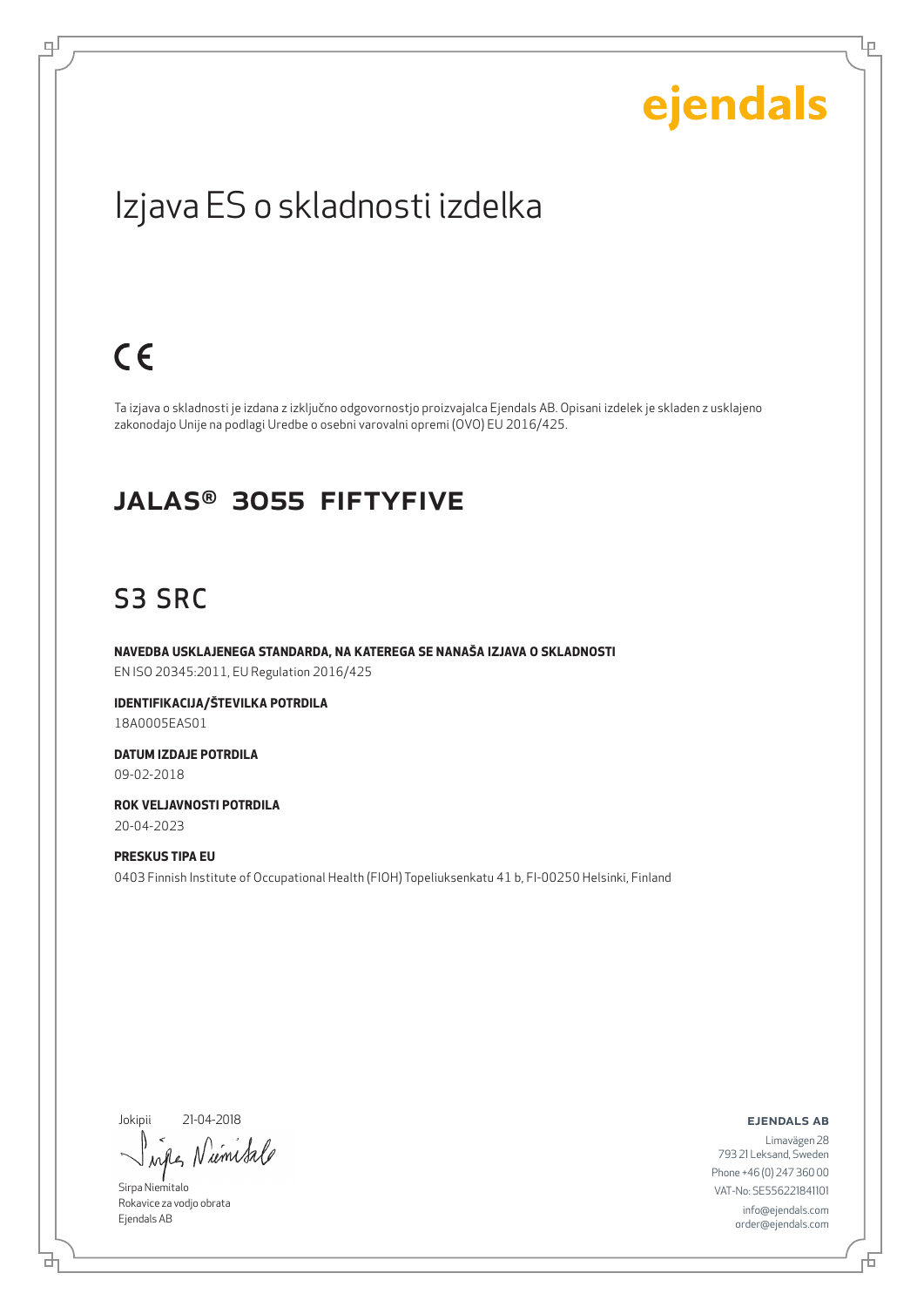Lρ

### ES atitikties deklaracija

## $C \in$

цI

Ši atitikties deklaracija pateikiama tik gamintojo "Ejendals AB" atsakomybe. Nurodytas objektas atitinka Sąjungos derinamųjų teisės aktų asmeninių apsaugos priemonių reglamentą ES 2016/425.

#### JALAS® 3055 Fiftyfive

### S3 SRC

**NUORODOS Į SUDERINTUS STANDARTUS, KURIAIS REMIANTIS DEKLARUOJAMA ATITIKTIS** EN ISO 20345:2011, EU Regulation 2016/425

**IDENTIFIKAVIMAS / SERTIFIKAVIMO NUMERIS** 18A0005EAS01

**SERTIFIKAVIMO DATA** 09-02-2018

**SERTIFIKATO GALIOJIMO PABAIGOS DATA** 20-04-2023

**ES TIPO PATIKRINIMAS** 0403 Finnish Institute of Occupational Health (FIOH) Topeliuksenkatu 41 b, FI-00250 Helsinki, Finland

Jokipii 21-04-2018

'um sa when

Sirpa Niemitalo Darbų vadovo batai Ejendals AB

브

ejendals ab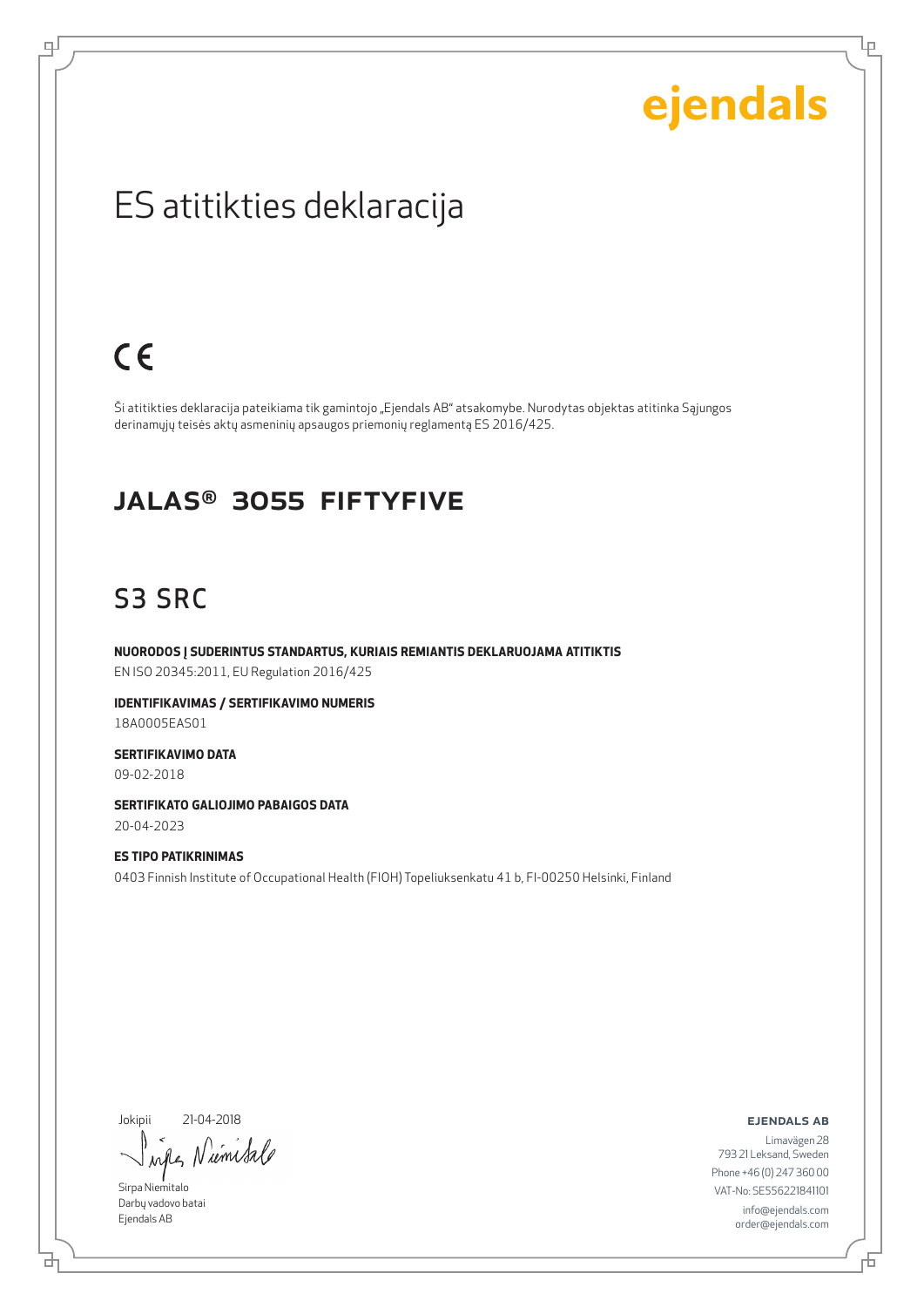Lρ

### ES deklarācija par atbilstību

## $C \in$

ᆗ

Par šīs atbilstības deklarācijas izsniegšanu pilnībā ir atbildīgs ražotājs Ejendals AB. Aprakstītais objekts atbilst vienotās likumu saskaņošanas regulai ES 2016/425 par individuālajiem aizsardzības līdzekļiem (IAL).

#### JALAS® 3055 Fiftyfive

### S3 SRC

**ATSAUCES UZ HARMONIZĒTAJIEM STANDARTIEM, ATBILSTĪBA KURIEM TIEK APLIECINĀTA** EN ISO 20345:2011, EU Regulation 2016/425

**SERTIFIKĀTA IDENTIFIKATORS/NUMURS** 18A0005EAS01

**SERTIFIKĀTA DATUMS** 09-02-2018

**SERTIFIKĀTA DERĪGUMA TERMIŅŠ** 20-04-2023

**ES TIPA PĀRBAUDE** 0403 Finnish Institute of Occupational Health (FIOH) Topeliuksenkatu 41 b, FI-00250 Helsinki, Finland

Jokipii 21-04-2018

umi when

Sirpa Niemitalo Apavu ražošanas rīkotājdirektors Ejendals AB

#### ejendals ab

브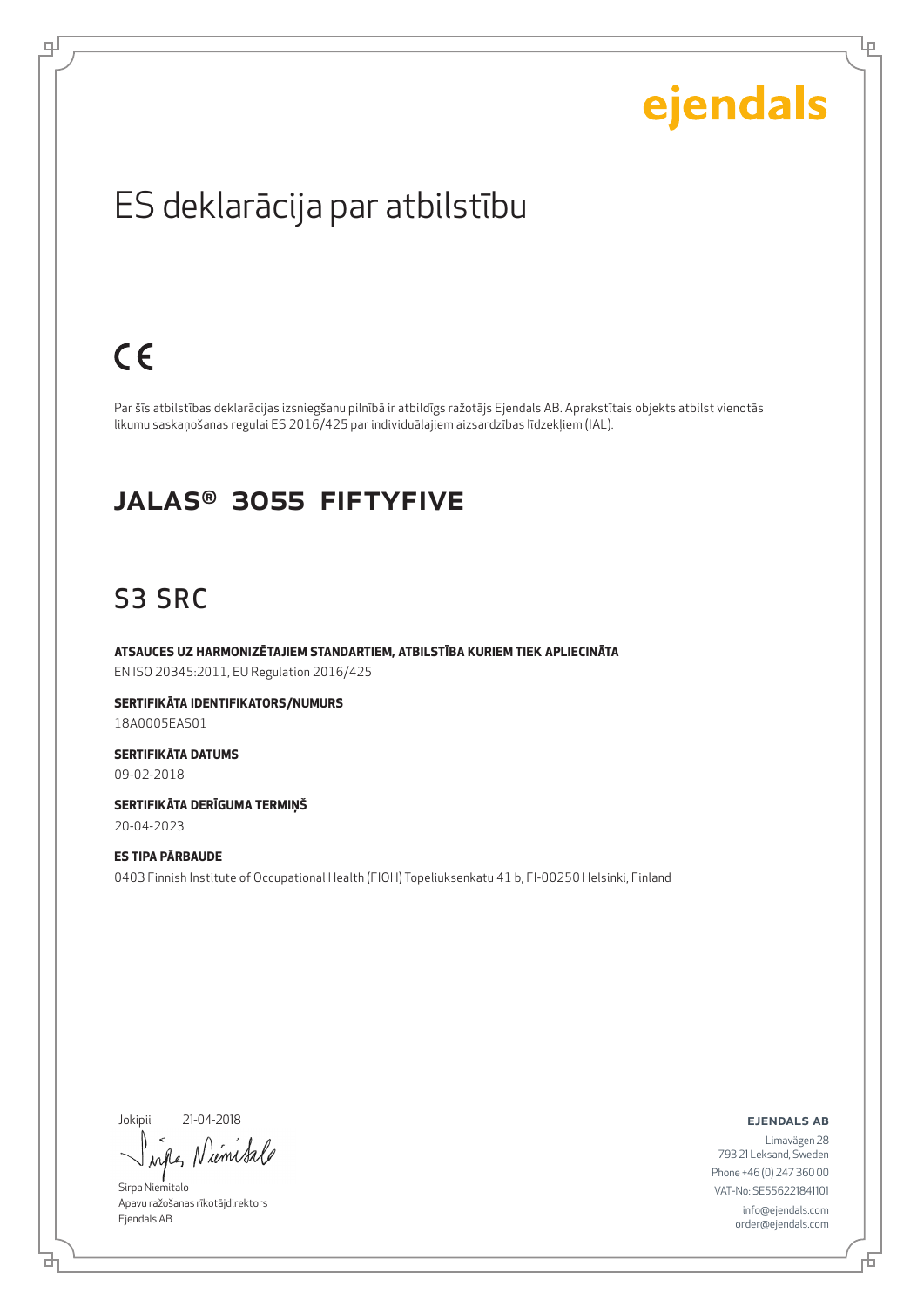Lр

### ЕС декларация за съответствие

## $C \in$

로

Настоящата декларация за съответствие е издадена на отговорността на производителя Ejendals AB. Предметът на декларацията е в съответствие със законодателството на Съюза за хармонизация относно личните предпазни средства (ЛПС), Регламент (ЕС) 2016/425.

### JALAS® 3055 Fiftyfive

### S3 SRC

**ПОЗОВАВАНИЯ СЕ ХАРМОНИЗИРАНИ СТАНДАРТИ, ЗА КОИТО СЕ ДЕКЛАРИРА СЪОТВЕТСТВИЕ** EN ISO 20345:2011, EU Regulation 2016/425

**ИДЕНТИФИКАЦИЯ/НОМЕР НА СЕРТИФИКАТА** 18A0005EAS01

**ДАТА НА ИЗДАВАНЕ НА СЕРТИФИКАТА** 09-02-2018

**ДАТА НА ВАЛИДНОСТ НА СЕРТИФИКАТА** 20-04-2023

**ЕС-ТИП ИЗСЛЕДВАНЕ** 0403 Finnish Institute of Occupational Health (FIOH) Topeliuksenkatu 41 b, FI-00250 Helsinki, Finland

Jokipii 21-04-2018

б

um inter

Sirpa Niemitalo Обувки за ръководител на производството Ejendals AB

ejendals ab

Б